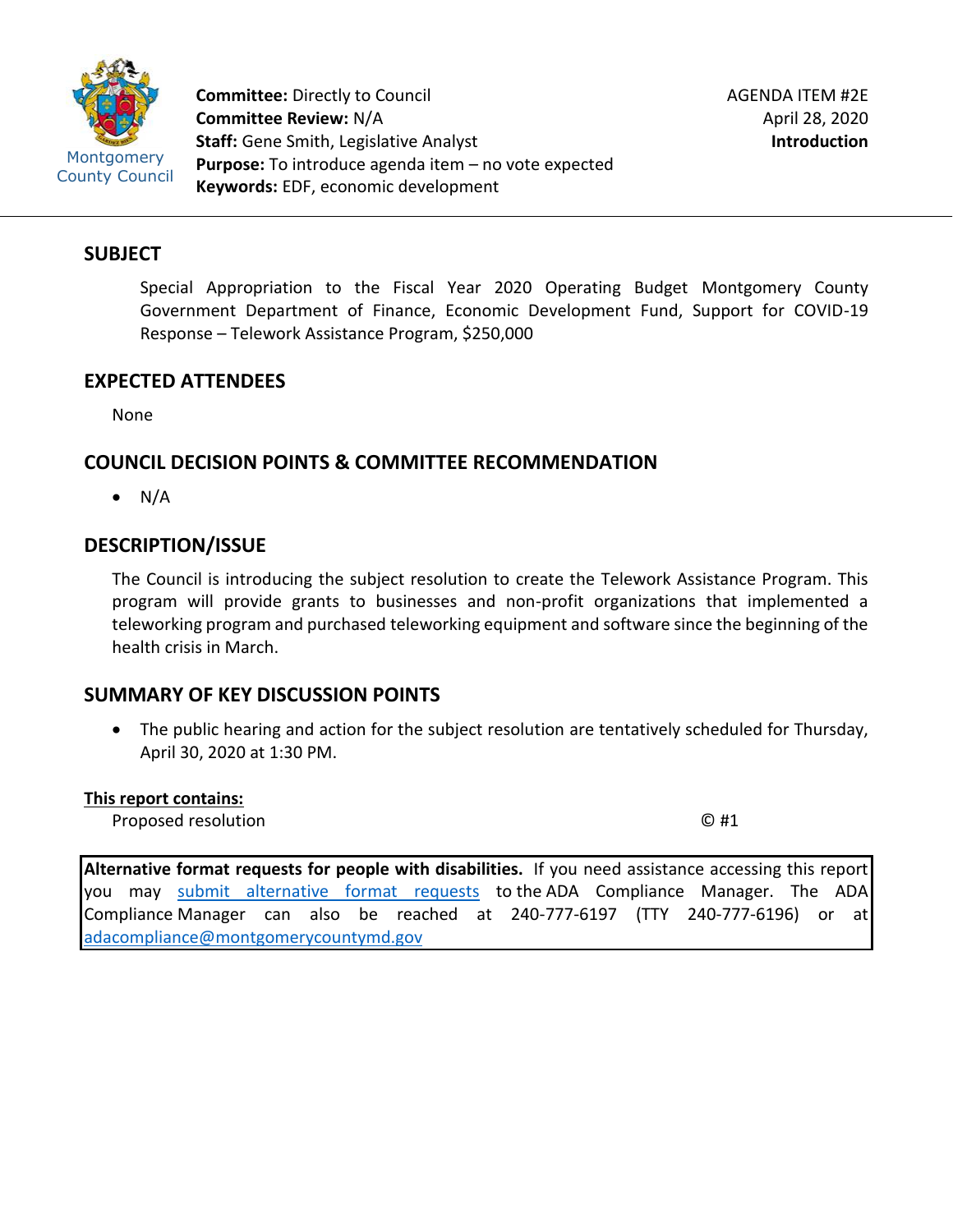Resolution No.: Introduced: Adopted:

# **COUNTY COUNCIL FOR MONTGOMERY COUNTY, MARYLAND**

Lead sponsor: County Council

**SUBJECT:** Special Appropriation to the Fiscal Year 2020 Operating Budget Montgomery County Government Department of Finance, Economic Development Fund, Support for COVID-19 Response – Telework Assistance Program, \$250,000 (Source of Funds: General Fund Reserves)

### **Background**

- 1. Section 308 of the County Charter provides that a special appropriation is an appropriation which states that it is necessary to meet an unforeseen disaster or other emergency, or to act without delay in the public interest. Each special appropriation shall be approved by not less than six Councilmembers. The Council may approve a special appropriation at any time after public notice by news release. Each special appropriation shall specify the source of funds to finance it.
- 2. A new coronavirus disease, named COVID-19, appeared in China in December 2019 and spread extremely quickly. On March 11, 2020, the World Health Organization declared the disease a pandemic. The April 11, 2020 situation report from the World Health Organization stated that the number of confirmed cases worldwide has exceeded 1.6 million, (approximately 1.5 million more than 1 month earlier). As of April 24, 2020, there were 3,227 cases and 121 deaths in Montgomery County.
- 3. To slow the spread of the disease, Governor Hogan declared a State of Emergency and has issued several Executive Orders with actions that include, but are not limited to, closing schools; prohibiting activities by non-essential businesses that restrict traditional on-site operations; closing senior centers and adult medical day care programs; limiting the number of people that can gather; and closing all gyms, movie theaters, and bars and restaurants (excluding carryout and delivery service).
- 4. The efforts to contain the spread of the disease and the disease itself continues to have a crippling impact on Montgomery County's local business community and non-profit organizations.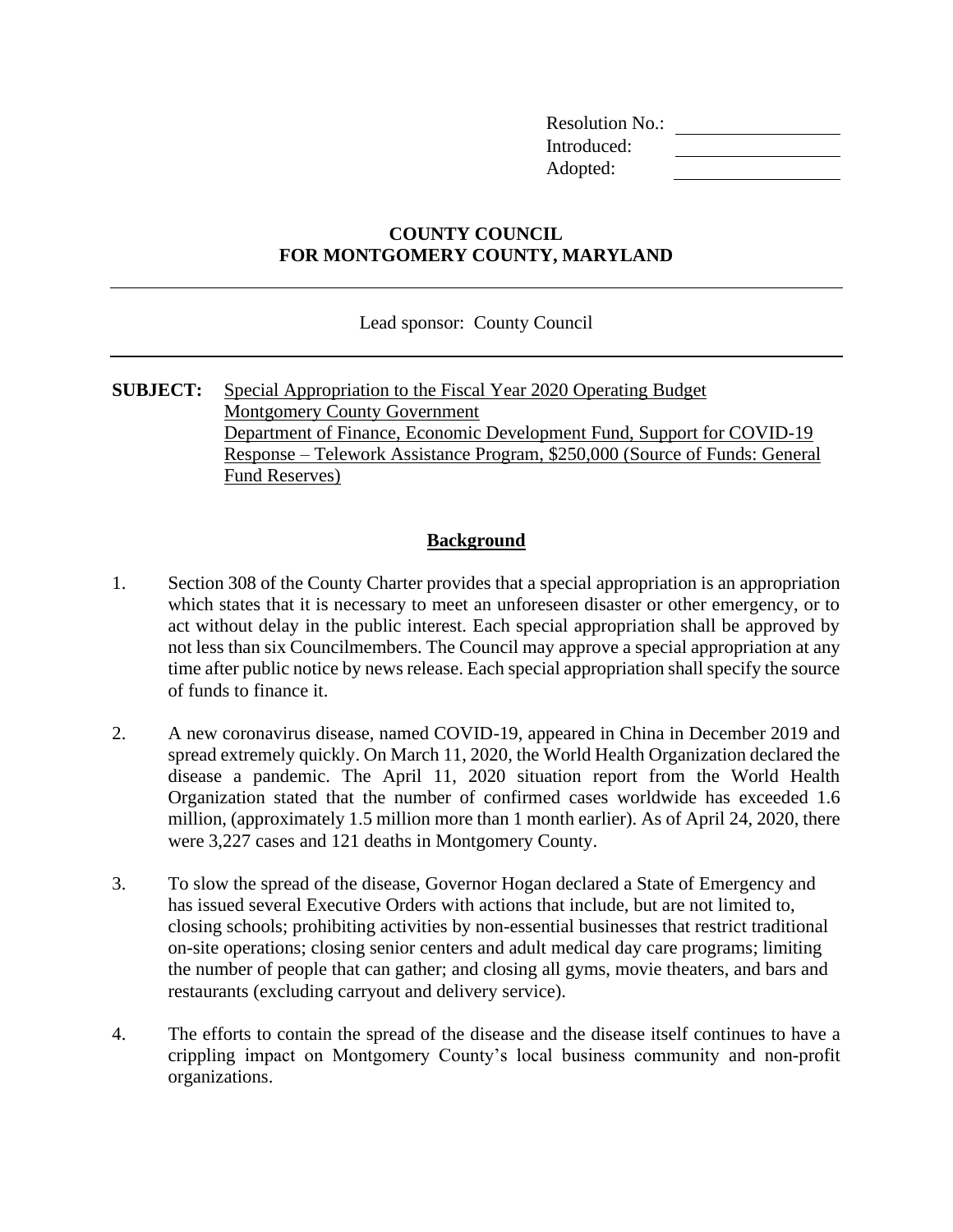- 5. Many businesses and non-profit organizations are implementing teleworking policies to comply with the Governor's stay-at-home order to reduce the spread of COVID-19, some for the first time.
- 6. The Council through this special appropriation is creating the Telework Assistance Program to reimburse businesses and non-profit organizations for expenses incurred to implement a teleworking policy due to the COVID-19 health crisis.
- 7. A business or non-profit organization is eligible to receive assistance from the Telework Assistance Program if it: 1) has its physical location(s) only in the County; or its Countybased locations account for more than 50% of the business's total number of employees or 50% of the business's gross sales; 2) employs 100 or less full-time-equivalent employees; 3) has not received financial assistance from the State or County for teleworking expenses related to the COVID-19 health crisis; and 4) has incurred expenditures after March 1, 2020 specifically to implement a teleworking policy (e.g., computers, cameras, software, etc.).
- 8. Each eligible business and non-profit may be awarded a grant up to \$2,500 for verified teleworking equipment and software. The actual grant will be based on actual expenditures for each business and non-profit organization.
- 9. A FY20 Operating Budget special appropriation is requested for the Economic Development Fund:

| Personnel<br>Services | Operating<br><b>Expenses</b> | <u>Total</u> | Source<br>of Funds                          |
|-----------------------|------------------------------|--------------|---------------------------------------------|
| \$0                   | \$250,000                    | \$250,000    | General Fund<br><b>Undesignated Reserve</b> |

- 10. This special appropriation is needed to implement the Telework Assistance Program.
- 11. Notice of public hearing was given and a public hearing was held.

#### **Action**

The County Council for Montgomery County, Maryland approves the following resolution:

A special appropriation to the FY20 Operating Budget for the Economic Development Fund:

| Personnel<br>Services | Operating<br><b>Expenses</b> | Total     | Source<br>of Funds                          |
|-----------------------|------------------------------|-----------|---------------------------------------------|
| \$0                   | \$250,000                    | \$250,000 | General Fund<br><b>Undesignated Reserve</b> |